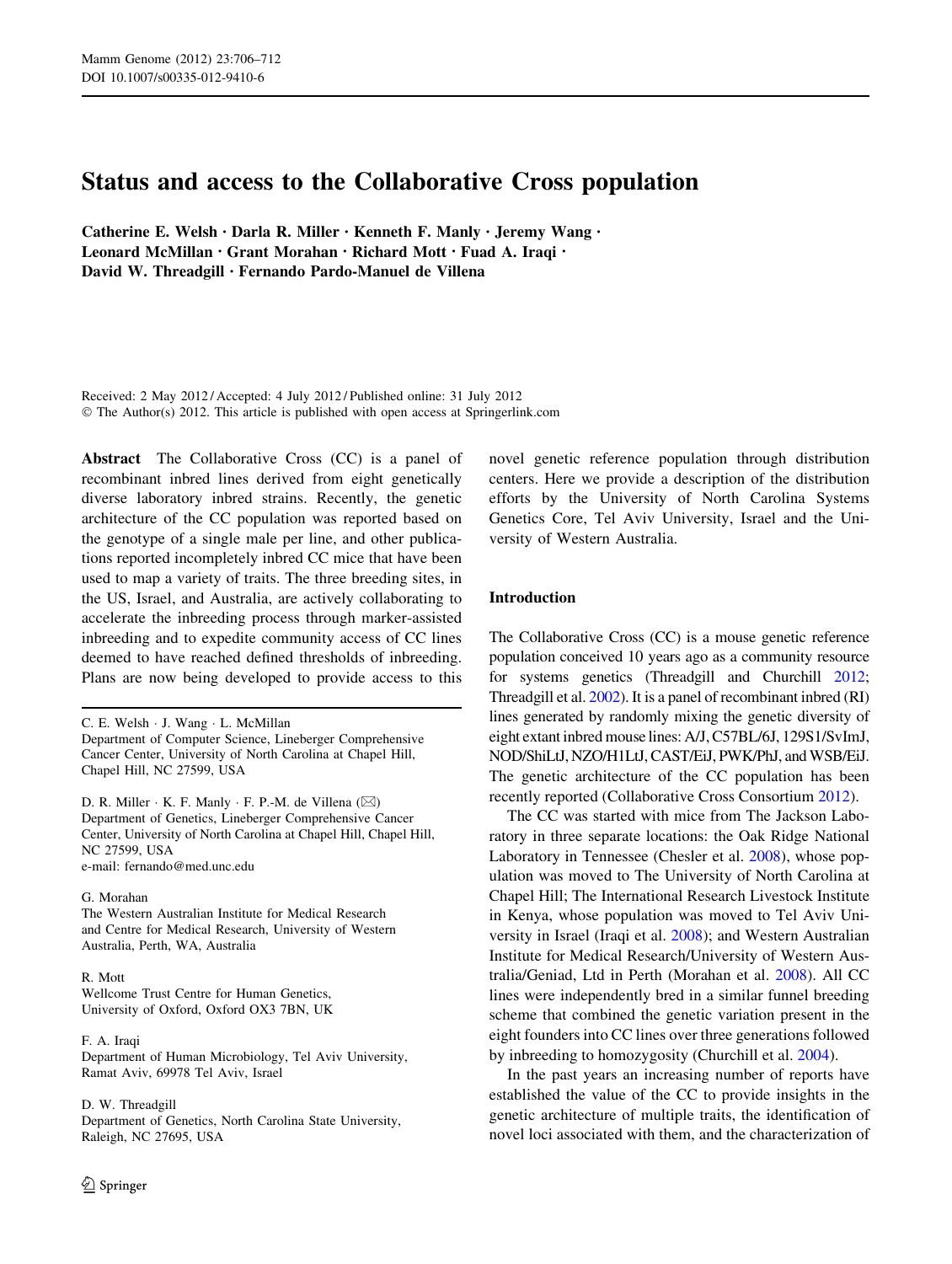functional novel alleles at known genes (Aylor et al. [2011](#page-6-0); Bottomly et al. [2012;](#page-6-0) Durrant et al. [2011](#page-6-0); Kelada et al. [2012](#page-6-0); Mathes et al. [2010;](#page-6-0) Philip et al. [2011\)](#page-6-0).

## Distribution of the CC lines

The CC population will be maintained and distributed by distribution centers that reflect the needs of the research community and of the institutions involved in the generation of the cross. Currently, independent sets of CC lines are being generated at Chapel Hill in the US (CC-UNC), Tel Aviv in Israel (CC-TAU), and Perth in Australia (CC-GND) (Collaborative Cross Consortium [2012\)](#page-6-0).

Eventually, distribution centers will have stocks of each CC line from the three production centers. However, as of the writing of this report, only the Chapel Hill site has breeders from all three populations (CC-UNC, CC-TAU, and CC-GND). There are about 130 CC lines (CC-TAU), between the 13th and 29th generations of inbreeding that are under development at Tel Aviv University and maintained in a conventional mouse facility. There are about 180 lines under development up to the 26th generation of inbreeding in Australia. These lines will be available for the research community as they reach the milestones for inbreeding discussed below. CC-TAU and CC-GND lines are under rederivation to specific-pathogen-free (SPF) condition at UNC. The rederived CC-TAU and CC-UNC lines will be shipped to TAU for maintenance in their SPF facility. This current state reflects the fact that UNC is equipped and funded to use dense genotyping to accelerate inbreeding through marker-assisted inbreeding (MAI) in order to expedite access to all CC lines (Collaborative Cross Consortium [2012;](#page-6-0) Welsh and McMillan [2012\)](#page-6-0). The following sections provide a brief overview of the UNC Systems Genetics Core [\(http://csbio.unc.edu/CCstatus/](http://csbio.unc.edu/CCstatus/index.py) [index.py\)](http://csbio.unc.edu/CCstatus/index.py), using a structure that each distribution center has agreed upon to standardize operating procedures to ensure long-term genetic integrity of the CC population. Given that TAU has recently become a European Mouse Mutant Archive (EMMA) node and is therefore fully equipped to manage the colony, it is expected that it will be a key part in the distribution of CC in Europe. CC-GND strains have been shipped to UNC and it is envisaged that Geniad will manage distribution in Australia and Asia. Distribution centers will provide CC mice on a cost recovery basis such that the price per mouse should be similar to those of suppliers of genetically defined stocks (e.g., The Jackson Laboratory).

## Criteria for distribution

Historically, RI lines have been deemed inbred after 20 generations of brother-sister mating, and lines within a given panel have been made available as they reached this milestone. The development of genotyping arrays for the mouse (Collaborative Cross Consortium [2012](#page-6-0); Yang et al. [2009](#page-6-0)) has made it possible to substitute this arbitrary threshold with an objective genetic criteria, namely, the level of residual heterozygosity in a given line. After consultation with the External Advisory Board of the UNC CC effort (Collaborative Cross Consortium [2012](#page-6-0)), and after discussion with investigators leading the CC-TAU and CC-GND breeding programs, we decided that lines that reach specific levels of inbreeding should be made available to the public:

- Lines are declared *complete* once they have reached 98 % homozygosity.
- Lines are declared *distributable* once they have reached 90 % homozygosity.

The first threshold is informed by the observation that many commonly used inbred lines have similar levels of residual heterozygosity (Yang et al. [2011](#page-6-0); FPMV unpublished). The need for the second more relaxed criterion reflects our goal to accelerate access by all investigators to the CC resource. We also expect that even incipient inbred lines will be a powerful genetic resource. Additionally, it addresses the fact that some lines become increasingly difficult to maintain with terminal inbreeding and thus may be lost. Researchers need to carefully evaluate whether completed and/or distributable CC lines meet the needs of their experimental design. However, we wish to note that for decades geneticists have used resources with similar shortcomings and that in contrast with these historical resources, users of CC lines will know, with an unprecedented level of detail, which regions are not fixed and what alleles are segregating in these regions (see below for discussion on genotypes).

#### Genome of CC lines

Measuring heterozygosity in CC lines requires dense genotyping of key mice in each line using a cost-effective genotyping platform coupled with sophisticated methods for haplotype reconstruction. Currently we are using the Mouse Universal Genotyping Array (MUGA) (Collaborative Cross Consortium [2012](#page-6-0)) developed at UNC to guide MAI in the CC population. The array has 7,500 informative SNPs and has been critical for projects using the CC and DO populations (Collaborative Cross Consortium [2012](#page-6-0); Svenson et al. [2012\)](#page-6-0).

A key step in determining whether a line has reached distributable or completed status is the identification of obligate ancestors in the line of all extant mice or subsets of extant mice with limited heterozygosity (Fig. [1\)](#page-2-0). We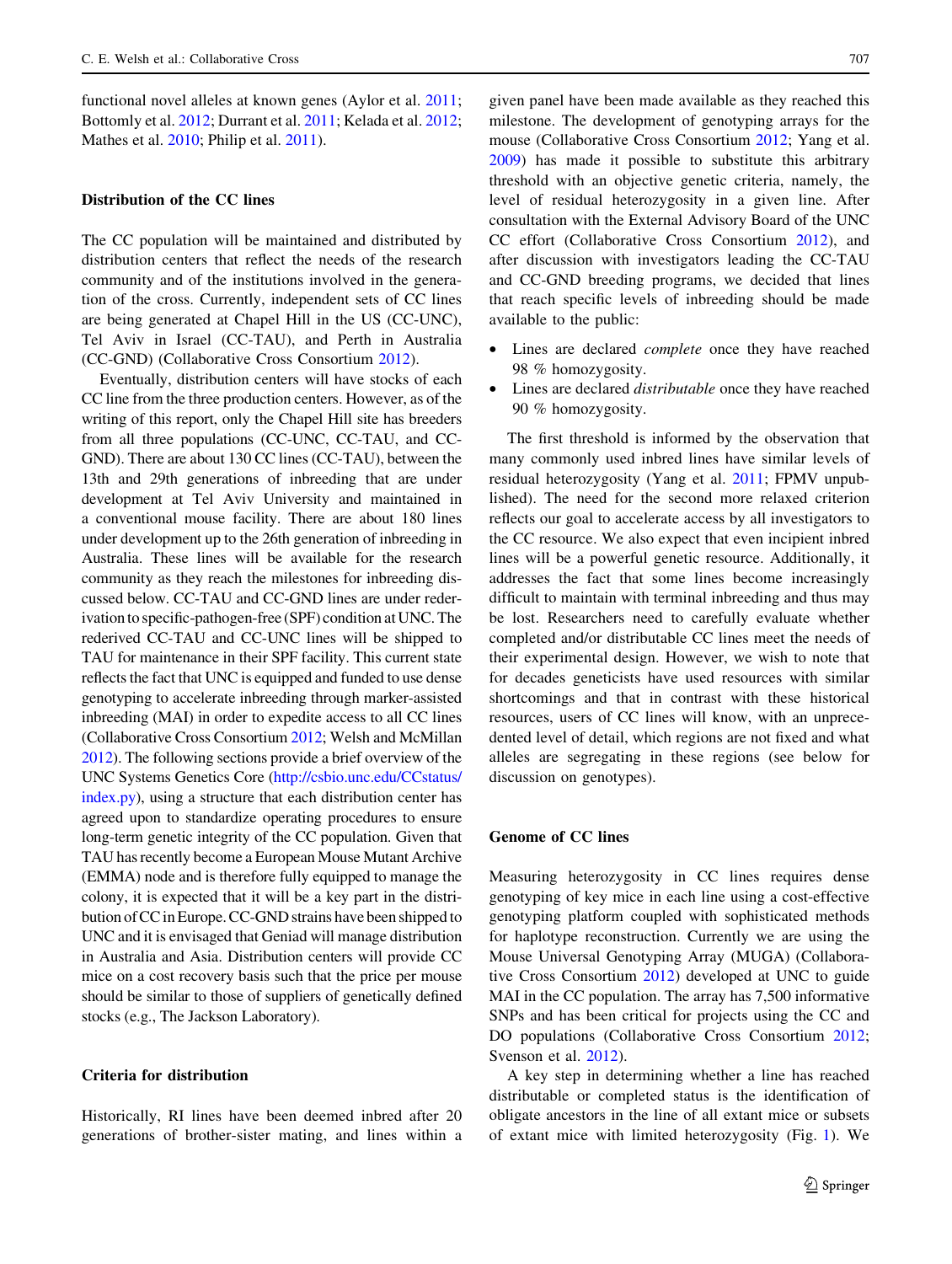<span id="page-2-0"></span>

Fig. 1 a Partial view of the pedigree of the OR3252 CC line. Mice are represented using standard symbols for human pedigrees. Mice that are present multiple times (because they participate in multiple matings) are linked by blue curved lines. Colors represent different generations of inbreeding. Mice shown at the top of the pedigree with arrowheads are the obligate ancestors of this line used to determine whether it passes the threshold for distribution (most recent obligate ancestors). b Genome of obligate ancestors based on MUGA genotypes. We use standard colors and a single-letter code to represent the contribution of the eight CC parental strains

(Collaborative Cross Consortium [2012](#page-6-0)) to the genome of the two most recent obligate ancestors. Briefly, A/J, A, yellow; C57BL/6J, B, gray; 129S1/SvImJ, C, pink; NOD/ShiLtJ, D, dark blue; NZO/H1LtJ, E, light blue; CAST/EiJ, F, green; PWK/PhJ, G, red; and WSB/EiJ, H, purple. The two autosomes and the corresponding complement of X chromosomes for each mouse are drawn to illustrate the regions that are fixed (all four autosomes or three X chromosomes have the same haplotype) or segregating (shown in *boxes*). c The genome of the OR3252 line. The figure represents fixed regions as single lines and segregating regions as double lines of the appropriate colors

modified the CC database CCDB (Chesler et al. [2008](#page-6-0)) to generate pedigree reports using the Cranefoot program [\(http://www.finndiane.fi/software/cranefoot/](http://www.finndiane.fi/software/cranefoot/)) (Mäkinen et al. [2005\)](#page-6-0). Cranefoot displays allow easy viewing of each CC line at any generation, showing branches or arms in the pedigree (Fig. 1a). In addition, a custom Python script, mrca.py, determines obligate ancestors for any subset of the current generation of mice.

Genotypes from MUGA are used for haplotype reconstruction as described previously (Collaborative Cross Consortium [2012\)](#page-6-0). The haplotype reconstructions of the obligate ancestors are jointly considered to determine the maximum heterozygosity of a distributable line (Fig. 1b). Calculating the joint heterozygosity involves two steps: establishing recombination breakpoints and determining segregating regions within and between the obligate ancestors (Fig. [2\)](#page-3-0). Recombination breakpoints are estimated by the midpoint of any ambiguous region found by the haplotype reconstruction (these tend to be no more than 2–3 SNPs). Ambiguous heterozygous regions within an ancestor begin and end at the closest heterozygous genotype call. Ambiguous heterozygous regions between ancestors begin and end at the nearest informative genotype. When genotype calls are consistently inconsistent with the intensity-based founder assignment (Collaborative Cross Consortium [2012\)](#page-6-0), we assume that this is a feature of the line's haplotype and treat the region as fixed. We then compute the genomic length of all segregating regions divided by the full genomic length to determine the maximum residual heterozygosity within a line. If lines have reached the required thresholds, we generate a special haplotype file for the entire distributable line indicating regions fixed for a specific CC founder and regions that are still segregating and between which CC founders they are segregating (Fig. 1c). All computations are based on Mb distances of the NCBI m37 version of the mouse assembly.

The haplotype assignments for each line can be visualized (as shown in Fig. 1c) or downloaded as text files (as shown in Figs. [2](#page-3-0) and [3\)](#page-4-0) from the UNC Systems Genetics Core web site (Fig. [3\)](#page-4-0). The haplotype can also be visualized at [http://](http://www.csbio.unc.edu/CCstatus/index.py?run=CCV)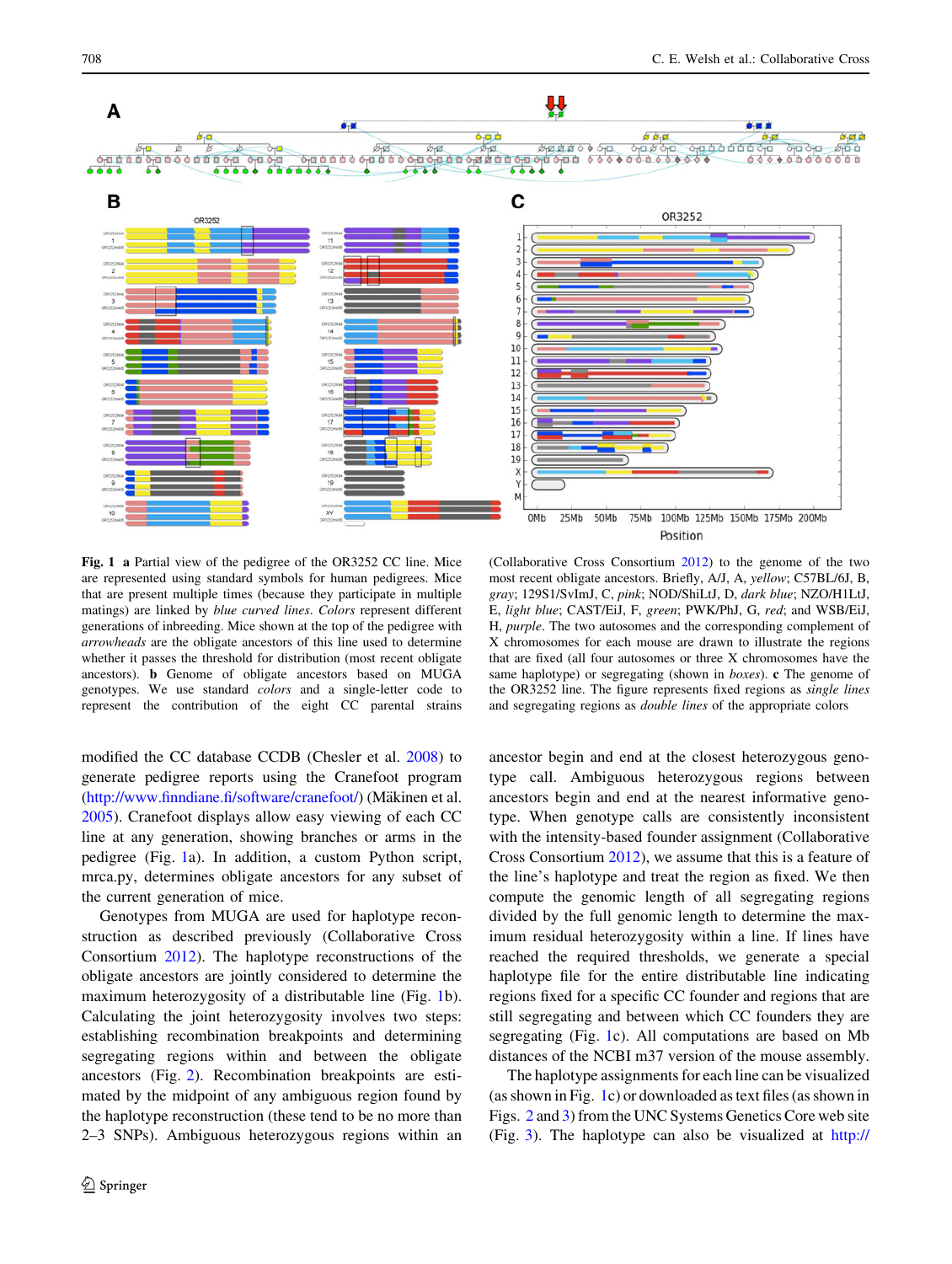<span id="page-3-0"></span>

chr1,,A,0,43843821,E,43843821,73599806,A,73599806,90946688,E,90946688,125902106,H,125902106,137572703,H,137572703,197000000, chr1,,A,0,43843821,E,43843821,73599806,A,73599806,90946688,E,90946688,125902106,E,125902106,137572703,H,137572703,197000000,

Fig. 2 Residual heterozygosity in distributable lines. The figure shows two chromosomes from line OR3252 (shown in Fig. [1](#page-2-0)) to illustrate the identification of segregating regions in distributable lines. The figure follows the conventions detailed in Fig. [1,](#page-2-0) with the top part of each subheading representing the contribution of the eight CC parental strains to the genome of the two most recent obligate ancestors and the midsection and lower sections representing the haplotypes of the line as provided in the CC website as figure or as text, respectively. a Chromosome 12 illustrates two segregating regions in which one of the most recent ancestors is homozygous

[www.csbio.unc.edu/CCstatus/index.py?run=CCV](http://www.csbio.unc.edu/CCstatus/index.py?run=CCV) with the updated version of the CC Viewer (Fig. [4](#page-5-0)) (Collaborative Cross Consortium [2012\)](#page-6-0).

Because in most cases several generations separate the obligate ancestors from the mice accessible to researchers, residual heterozygosity is overestimated (i.e., distributed mice are more inbred than advertised). On the other hand, currently we do not track the mitochondrial genome or Chromosome Y due to the lack of informative SNPs in MUGA. Furthermore, the SNP density in MUGA has limits of detection that will miss very short haplotype segments, especially in the telomeric ends of chromosomes (Collaborative Cross Consortium [2012\)](#page-6-0). To address these limitations we will repeat the procedure with new obligate ancestors from each CC line as the breeding progresses. We also plan to repeat the procedure with a new genotyping array that contains ten times more SNPs that will be available in the summer of 2012 (MegaMUGA).

## Health status

At UNC, the distributable and completed CC lines have one of two health statuses, both of which are specific-pathogen-free (SPF) or cleaner (Threadgill et al. [2011\)](#page-6-0). The SPF facility is designated health status "2" and is negative for all of the while the other is segregating. The figure also illustrates that in some cases the most recent obligate ancestors may appear to have slightly different boundaries between parental contributions. We suggest that investigators rely on the haplotype reconstruction provided in the text file rather than on visual inspection of most recent ancestors. We expect these discrepancies to be resolved in the near future with use of MegaMUGA. b Chromosome 1 illustrates a segregating region in which each of the most recent ancestors' parents was homozygous for a different parental allele

following by serology: EDIM, TMEV GDVII, MHV, Mycoplasma pulmonis, MPV, MVM, Parvo NS-1, PVM, and Sendai. Additionally, some are tested for CAR bacillus, Ectromelia, LCMV, MAD1, MAD2, mCMV, Polyoma, and REO3. The barrier facility is designated health status "1" and is negative for all of the above PLUS the following by serology: MNV, some are tested for PVM; by culture nasal swab: Pasteurella pneumotropica; and by fecal PCR: Helicobacter. The different health statuses of the lines in the UNC Systems Genetics Core reflect their different origins and our efforts to rederive distributable and completed CC lines through IVF and C-section to the clean barrier "1" facility.

Currently at TAU, all CC mice are maintained in a conventional facility, while the rederived lines will be maintained in individual ventilation cages (IVC) and housed at the newly established SPF facility. Mice will be tested for routine microbiology monitoring according to Federation of European Laboratory Animal Science Association (FELASA) recommendations (Nicklas et al. [2002](#page-6-0)).

## Access to CC lines, genotypes, and breeding information

All distributed CC animals fall under a Conditions Of Use (COU) that is virtually identical to the COU from The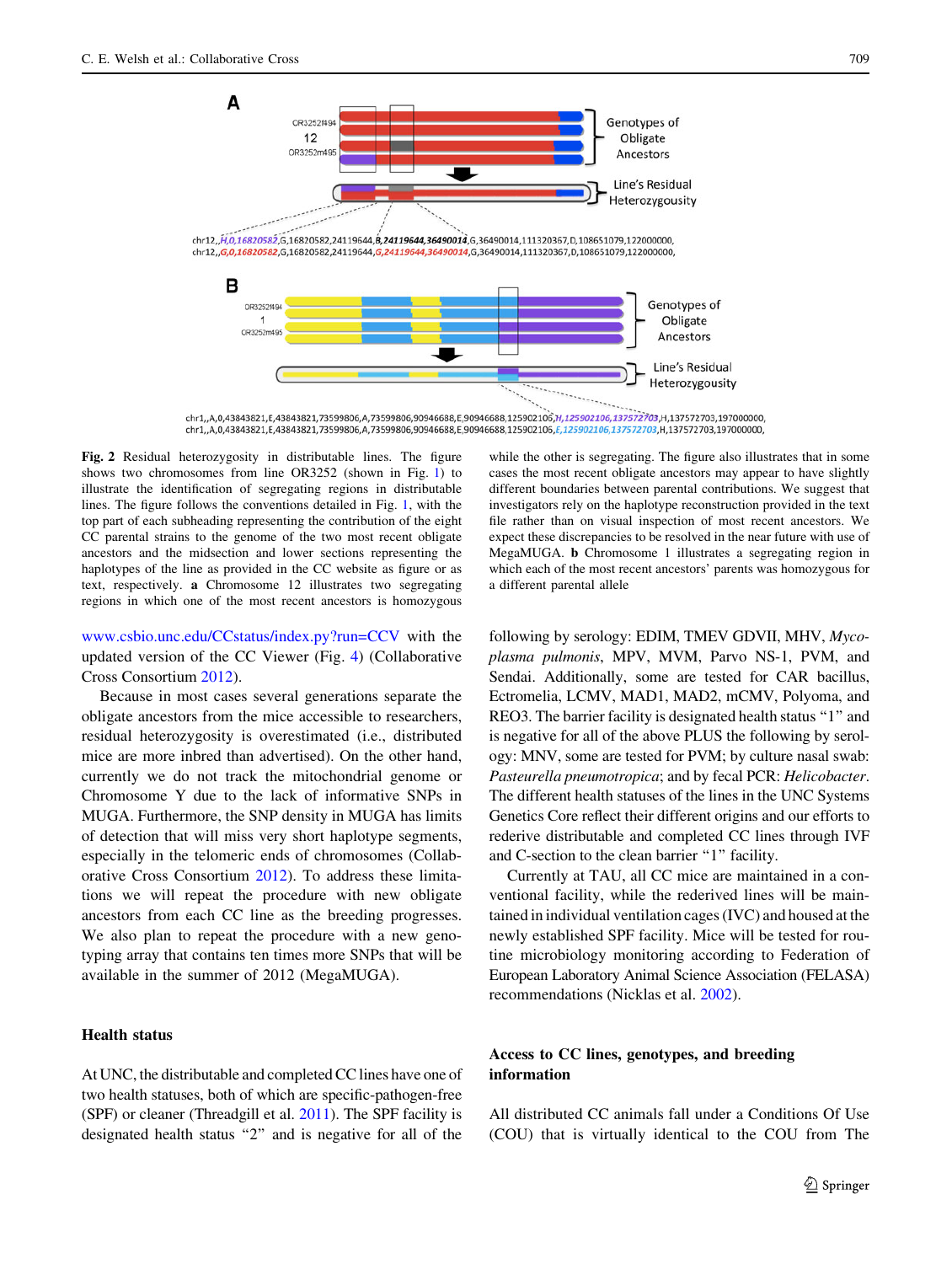<span id="page-4-0"></span>

Fig. 3 The UNC Systems Genetics Core web site. Screenshots of the main pages associated with the distribution of CC lines are shown. The "Available Lines" tab is highlighted on the *left side* of the web

site as well as inserts of the pages associated with information on the number, genome, and characteristics of the available CC lines. Links from the menu take you to the ordering page and the CC viewer

Jackson Laboratory. In essence, CC mice are available to any institution for internal use and cannot be redistributed to any researchers from other institutions without prior permission. Please note that all mice are provided as is and without liability to the provider.

We are striving to make all genetic information on CC lines available through a dedicated web site: [http://](http://csbio.unc.edu/CCstatus/index.py) [csbio.unc.edu/CCstatus/index.py](http://csbio.unc.edu/CCstatus/index.py). The menu bar offers a link to the CC resource (''CC Mice'') and specific pages for information on "Available Lines," "Ordering," and the "CC Viewer" (Fig. [2](#page-3-0)). The "Available Lines" page lists CC lines that are in the Distributable and Completed categories, the percentage of the genome still known to be segregating, and the health status of the facility from which these mice are available. Researchers can obtain further information on the genotypes, breeding performance, physical characteristics, and handling information for any of these lines by checking ''More Info'' and using the corresponding tab. Importantly, this information includes the number of days since the birth of the obligate ancestors used to estimate maximum residual heterozygosity. This can be used to estimate additional inbreeding that has occurred in any line at a given date. Since three wildderived strains were included in the original eight founder strains, some strains still exhibit jumpy characteristics and extra caution in handling should be observed.

CC mice can be ordered using the ''Ordering'' tab. Interested parties must register on the web site before ordering mice. By clicking on the ''Ordering'' tab, the COU, as previously mentioned, must be agreed to before proceeding. Data collection forms appear asking for pertinent shipping and ordering information.

A custom genome browser for the CC has been described previously (Collaborative Cross Consortium [2012](#page-6-0)). This CC Viewer has been updated to include the genome of all CC lines in the distribution center (Fig. 3). Users can visualize the genome of selected CC lines based on location and use interactive tools to zoom in and out, center, and order these lines as desired. In addition to the haplotype reconstruction, the site provides the subspecific origin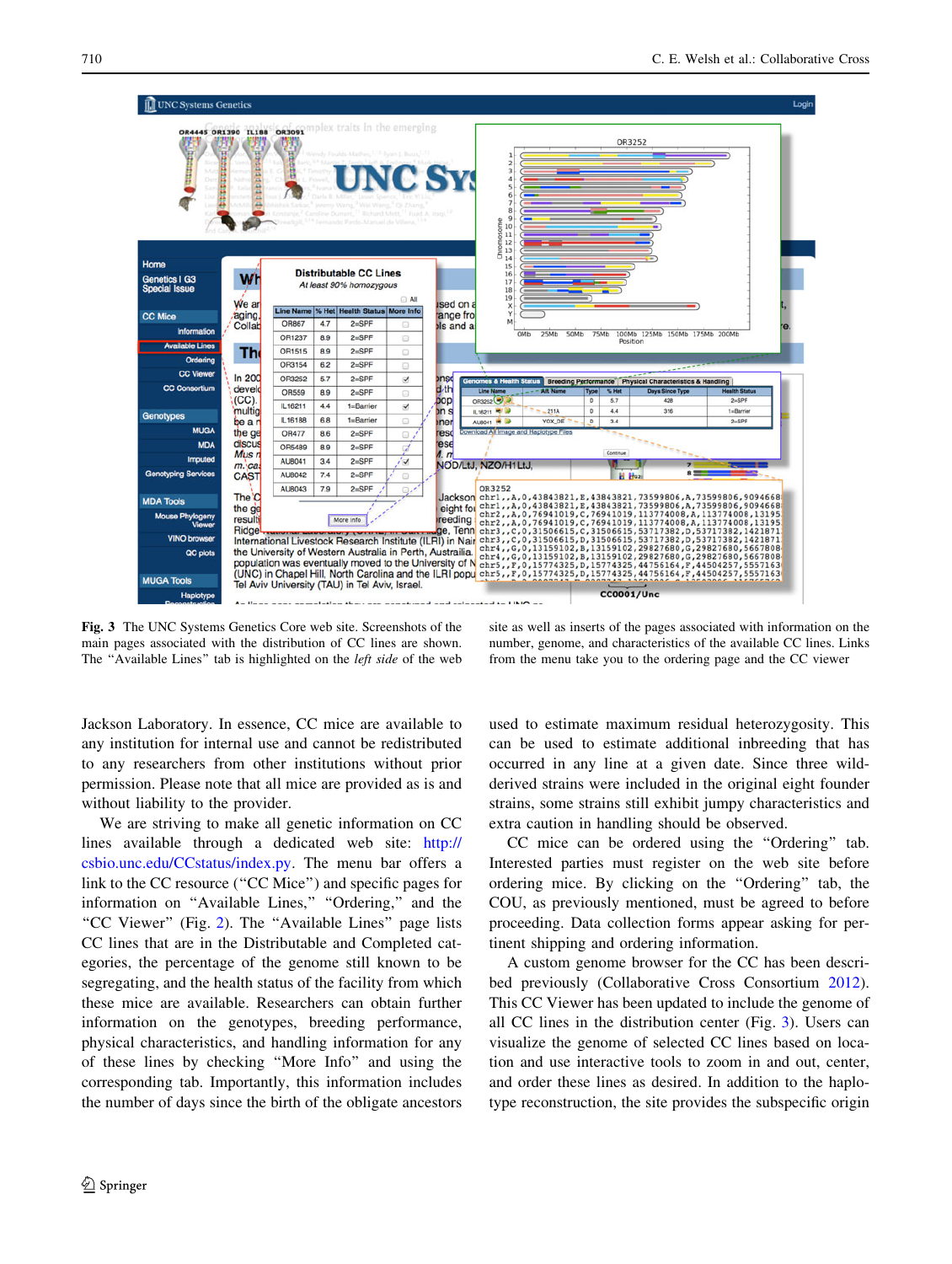<span id="page-5-0"></span>

Fig. 4 The CC Viewer allows comparative analysis and visualization of multiple collinear genomes (Wang et al. [2012b](#page-6-0)) and follows the conventions reported previously (Collaborative Cross Consortium [2012;](#page-6-0) Yang et al. [2011](#page-6-0)). On the left side is a screenshot of the CC Viewer web site showing the fields for selection of the genomic region (chromosome, start and end), type, and identity of CC line(s) to be viewed. Note that in addition to the distributable lines, active lines, and CC founders, the browser has data for the entire CC population reported previously (Collaborative Cross Consortium [2012\)](#page-6-0). On the right side of

based on diagnostic SNPs (Yang et al. [2011\)](#page-6-0) and a tree reflecting the phylogeny of the founder strains at any given location. Data can be downloaded for further analysis.

#### Future developments

There are currently 42 CC lines listed in the UNC System Genetics Core as distributable or complete, but we expect a rapid increase in number during  $2012$  ( $>50$  lines distributable) and  $2013$  ( $>100$  lines distributable). We also expect to provide an ever more accurate picture of their genomes through additional genotyping using the new MegaMUGA array. We suggest that interested parties check on availability and further developments such as the ability to download complete genome sequences for each CC line generated by imputations of the SNPs and indels found in each CC founder strain at the corresponding location of the

the figure is the output for four of the seven possible tracks for three distributable lines for chromosome 14. Data underlying the ''Founder Mosaic'' and ''Subspecific Origin'' tracks can be downloaded by clicking the appropriate blue tab. The phylogenetic tree for a specific region can be selected by clicking on the appropriate chromosome location in the ''Haplotype Count'' track. Users can zoom in by selecting a region in any of the tracks or by using the zoom tab. Clicking also allows centering the view on a given region and sorting according to the type of data shown in that track

genome. Pseudogenomes will be based on imputation of sequence variants found in the eight founders through whole-genome sequencing (Keane et al. [2011;](#page-6-0) Wang et al. [2012a\)](#page-6-0). These pseudogenomes (provided in FASTA format) will be especially useful for investigators using NGS methods such as RNAseq.

Tel Aviv University, Geniad, Ltd in Perth, and The Jackson Laboratory are actively seeking the establishment of additional distribution centers. Finally, we are keenly aware of the value and the effort invested in the CC resource. To preserve the resource for the future, there are active efforts to archive embryos of completed and distributable CC lines at the UNC Mutant Mouse Regional Resource Center, the Wellcome Trust, and EMMA consortium.

Acknowledgments The development of the CC-UNC population was supported by grants from the National Institutes of Health